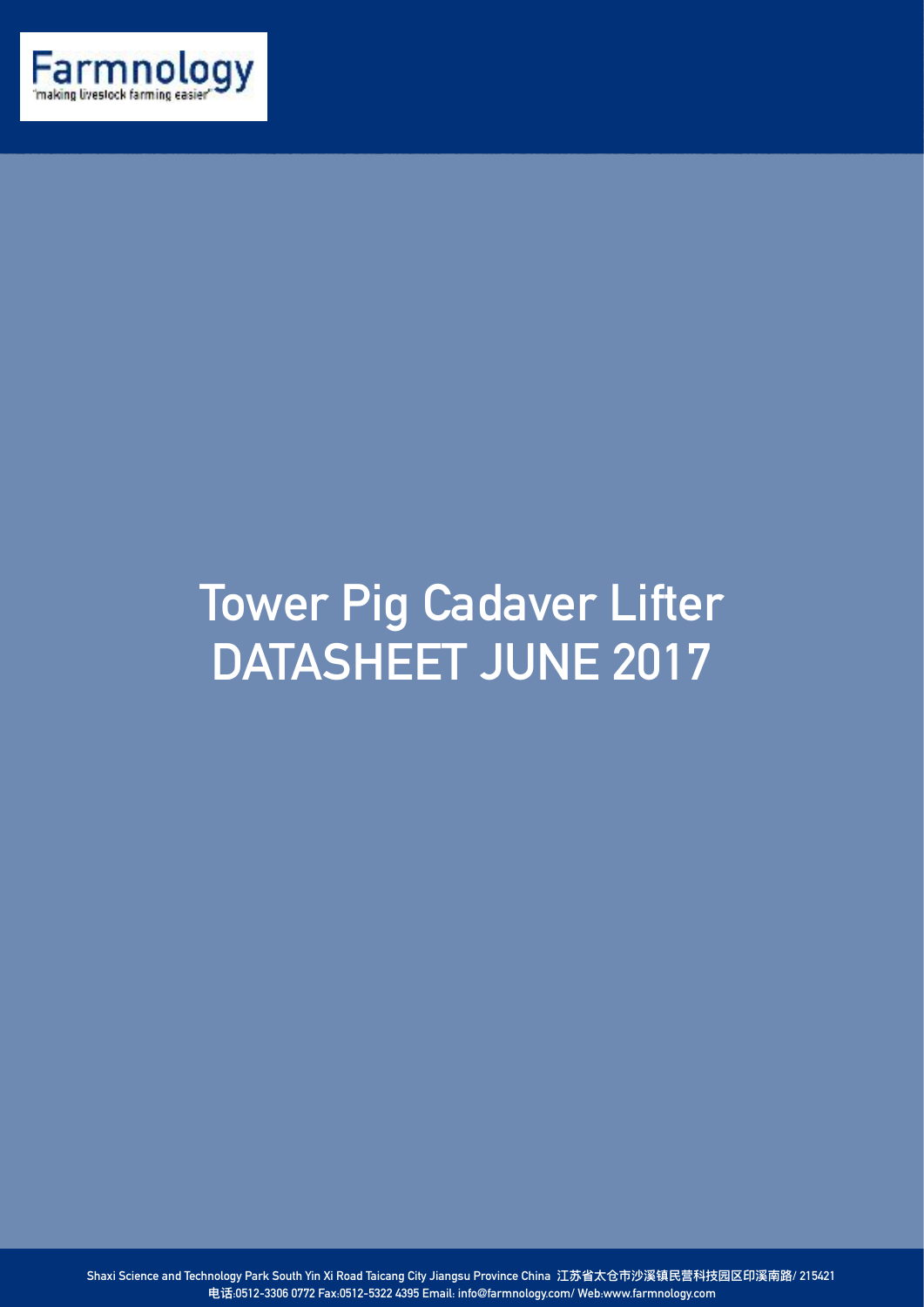

**Tower pig cadaver lifter, transport cart for sows.** 

**You will find 5 easy things when you use it:** 

**1.Easy to manoeuvre even for small people.** 

**2.Easy to take the sow up as the pulley is pulled forward.** 

**3.Easy to pull the sow on to the cart due to the rollers.** 

**4.Easy to down load the sow as the falling down design.** 

**5.Easy to move on the narrow passage with quarter-turn in the pig farm due to the up-right design.** 

**What's more, there are twin rollers equipped under the dam without having to tilt the cart when onload the sow.**